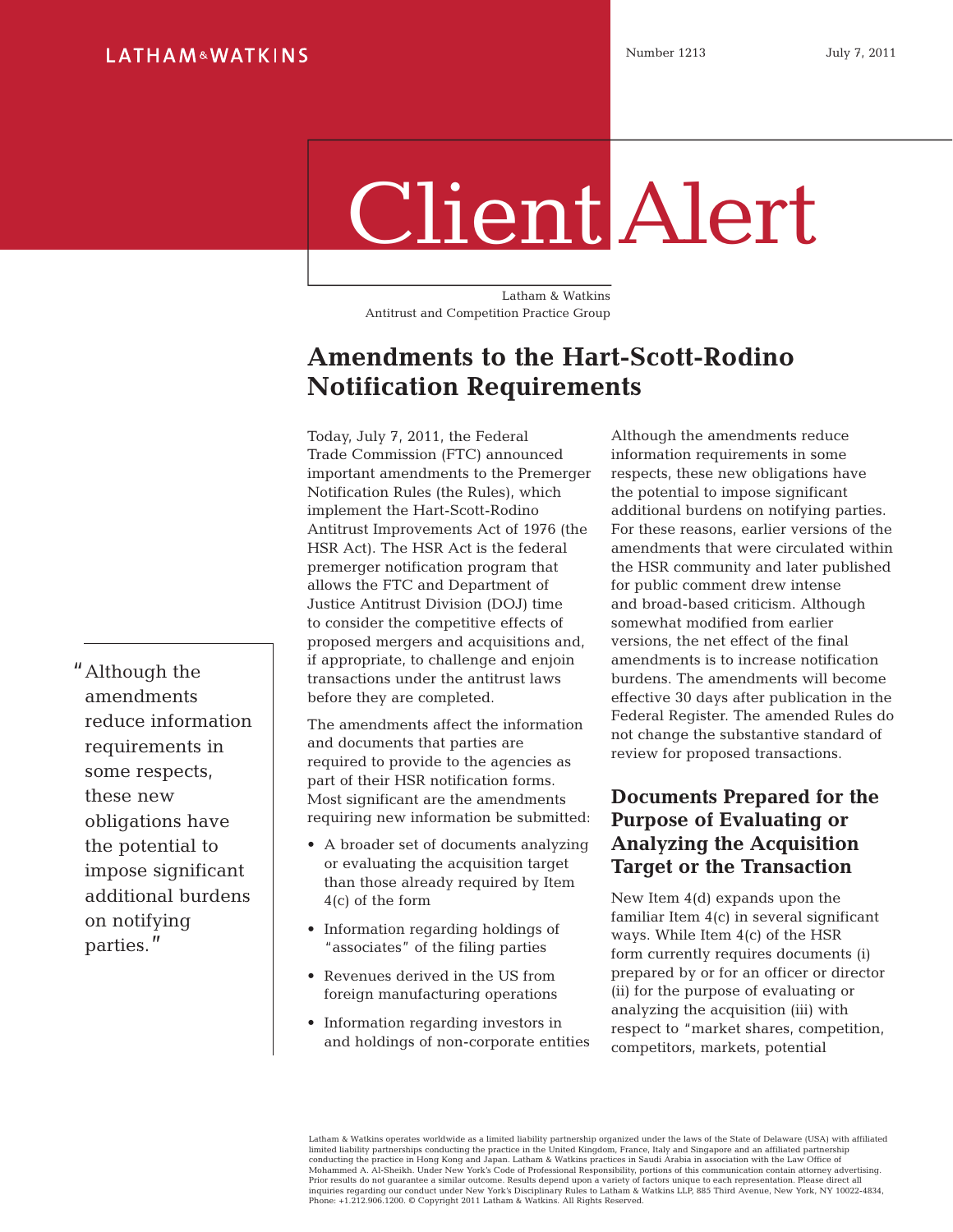for sales growth or expansion into product or geographic markets," Item 4(d) requires more, particularly in calling for information related to prior contemplated deals or other analyses of the affected assets:

- Item 4(d)(i) requires production of all Confidential Information Memoranda (or, if there are none, documents serving such function) prepared within one year prior to submission of the HSR notification by or for an officer or director of the acquiring person, target and ultimate parent entities, that specifically relate to the sale of the acquired entity or assets. Ordinary course documents and financial data are not responsive unless such documents served the purpose of a Confidential Information Memorandum in the absence of such a document.
- Item  $4(d)(ii)$  requires production of all documents prepared within one year prior to submission of the HSR notification for an officer or director of the acquiring person, target and ultimate parent entities, by investment bankers, consultants or other third party advisors during the course of an engagement or for the purpose of seeking an engagement, provided such documents contain "4(c) content" and specifically relate to the sale of the acquired entity or assets.
- Item  $4(d)(iii)$  requires production of all documents evaluating synergies or efficiencies prepared by or for any officer or director for the purpose of evaluating or analyzing the acquisition.

#### **Associates**

Under the current rules, the information required from the acquiring person in its notification is limited to the ultimate parent entity of the acquiring entity (the control person as defined in the rules)

and entities that the ultimate parent controls. "Control" for HSR purposes is defined as: (i) for a corporation, holding 50 percent or more of the outstanding voting securities, or, having the contractual power presently to designate 50 percent or more of the directors; or (ii) for an unincorporated entity, having the right to 50 percent or more of the profits, or the right to 50 percent or more of the assets upon dissolution. For HSR purposes, a general partner is typically deemed to not control a limited partnership. For this reason, investment funds and Master Limited Partnerships have not typically had to report information regarding related funds and partnerships.

The new rules require the acquiring person also to provide certain limited information regarding "associates." Associates include any entity that (i) has the right to manage the operations or investments of the acquiring person, (ii) has its operations or investments managed by the acquiring person or (iii) has its operations or investments under common management with the acquiring person. Examples include general partners of a limited partnership, other partnerships with the same general partner, other investment funds whose investments are managed by a common entity or under a common investment agreement, and investment advisors of a fund. Under the new rules, acquiring persons will need to provide the following information regarding associates and their investments:

• *Minority Holdings of Associates*: If an associate has a minority investment (5 percent to less than 50 percent) in a company that derives revenues from a NAICS code that to the person filing's knowledge or belief overlaps with the target's codes the filing must include the name of the "top level" associate and the investee entity and percentage interest held.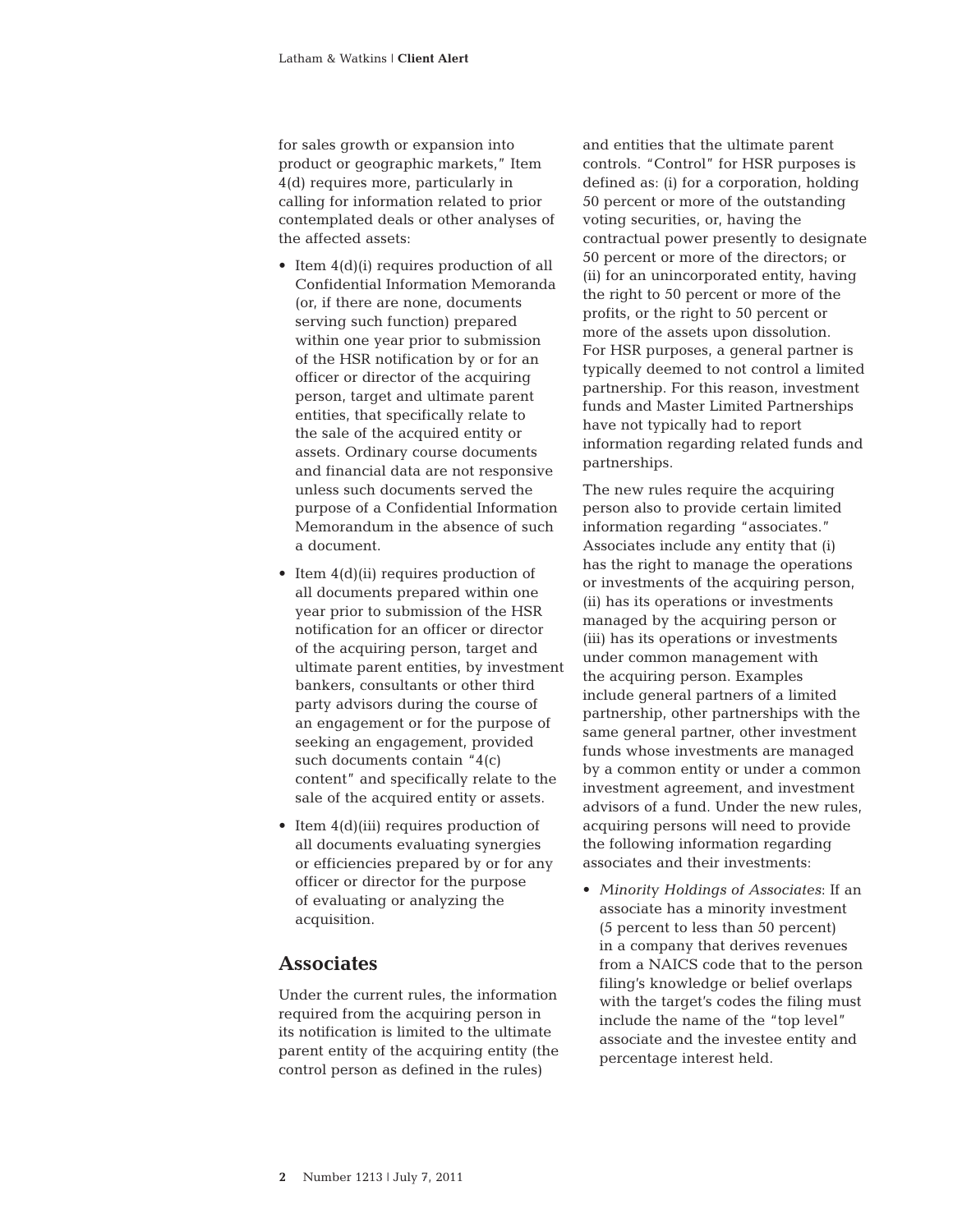• *Subsidiaries of Associates*: To the extent a subsidiary of an associate derives revenues from a NAICS code that to the person filing's knowledge or belief overlaps with the target's codes the filing must include the name of the associate and its subsidiary and a list of states in which the subsidiary derives revenues from the overlapping code.

#### **Revenue Reporting and Foreign Manufactured Products**

Item 5 currently requires filing parties to provide dollar revenues by 6-digit NAICS industry code with respect to operations conducted in the United States during the most recent year as well as the base year, currently 2002. To the extent dollar revenues are derived from US manufacturing operations, revenues must be reported by 7-digit NAICS product class for the most recent year and by 10-digit product code for the base year. Amended Item 5 eliminates entirely the base year reporting requirements. To the extent dollar revenues are derived from US manufacturing operations, amended Item 5 requires most recent year revenues by more precise 10-digit NAICS product code, in place of 7-digit NAICS product class. Amended Item 5 also requires filing parties to report most recent year revenues for each product manufactured outside of the US and sold into the US.

#### **Non-Corporate Entities**

The amended rules further expand upon the 2005 amendments with respect to aligning the treatment of unincorporated entities with the

treatment of corporations. Under the current rules filing parties are required to identify each holder of 5 percent or greater minority interests in corporate entities controlled by the person filing notification. The new rules require filing parties to also identify each holder of 5 percent or greater minority interests in unincorporated entities controlled by the person filing notification. For limited partnerships, only the general partner should be listed, but all general partners must be listed, regardless of their percentage interest in the partnership. The new rules also eliminate the \$10 million asset threshold which currently permits omission of holders of entities having less than \$10 million in assets.

In addition, the current rules require filing parties to report their holdings of 5 percent or greater, but less than 50 percent, of the voting securities of corporate issuers. The new rules require filing parties also to report 5 percent or greater minority interests in noncorporate entities. The acquiring person's response is limited to entities that derive revenues in the same 6-digit NAICS industry code as the target. The acquired entity's response is limited to entities that derive revenues in the same 6-digit NAICS industry code as the acquiring person.

There are many other technical changes, including ministerial revisions to implement the amended Rules and minor changes to the notification form. The full text of the amendments is available on the FTC website at [www.ftc.gov](http://www.ftc.gov).